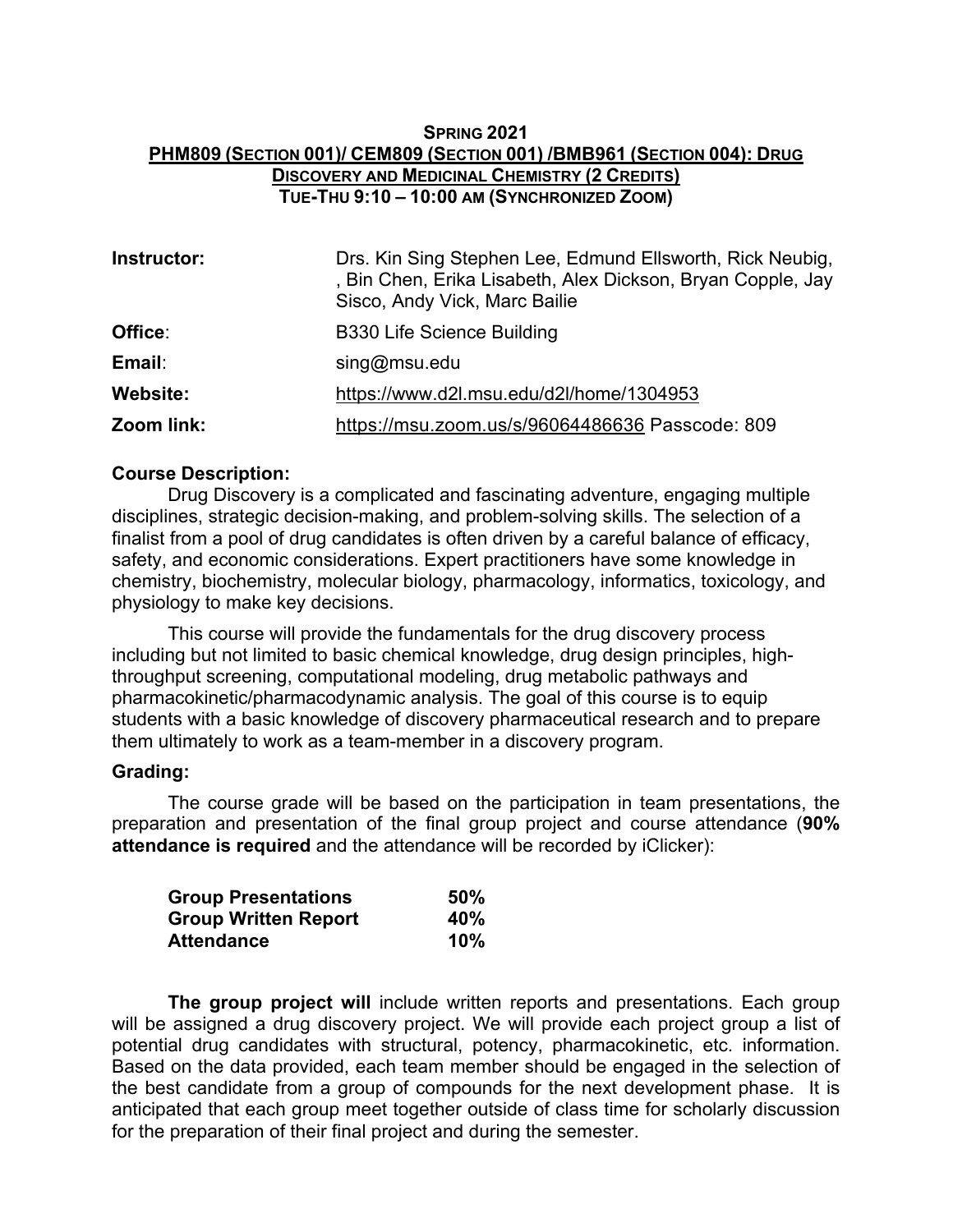**The written report** will be graded by the instructors while the presentations (Open to Public) will be graded by both students (40% of the grade of the presentation) and the attending faculty (60% of the grade of the presentation). The detailed breakdown of the grade for written report and the presentation is listed below:

| <b>Written Report</b>              |                                            | <b>Presentation</b>                    |                                            |
|------------------------------------|--------------------------------------------|----------------------------------------|--------------------------------------------|
| <b>Criteria</b>                    | <b>Contribution to</b><br>the grade $(\%)$ | <b>Criteria</b>                        | <b>Contribution to</b><br>the grade $(\%)$ |
| Organization                       | 20                                         | Organization                           | 20                                         |
| Significance                       | 20                                         | Significance                           | 20                                         |
| Lab Objective and<br>Data Analysis | 40                                         | Lab Objective and/<br>or Data Analysis | 40                                         |
| Rationale of the<br>Decision       | 20                                         | Rationale of the<br>Decision           | 20                                         |

During the semester, each group is required to give **4 presentations (including the final presentation**, each presentation account for 10% of the final grading except final presentation account for 20%).

Each group will submit **3 short reports (due on Friday before the short presentation, template will be provided**) for instructors' comments. The short report should contain individual answer on the questions in the template and a summary statement from the team after the discussion within the group. Please considered to incorporate our comments into your final report. Instructors and external guest lecturers will provide suggestions and feedbacks for the project during the presentations and teams are encouraged to contact instructors for questions and advices.

**The final report** is due on Apr 20<sup>th</sup>.

# **Americans with Disabilities Act Accommodations:**

Michigan State University is committed to providing equal opportunity for participation in all programs, services, and activities. Requests for accommodations by persons with disabilities may be made by contacting the Resource Center for Persons with Disabilities by phone at 517-884-RCPD or through the web at rcpd.msu.edu. Once your eligibility for an accommodation has been determined, you will be issued a verified individual services accommodation ("VISA") form. Please present this form at the start of the semester and/or at least two weeks prior to the accommodation date. Requests received after this date will be honored whenever possible.

**Policy Regarding Academic Dishonesty:** Academic dishonesty of any kind will not be tolerated in this course. Please see the following website for information regarding Michigan State University's policy regarding academic dishonesty:

## https://www.msu.edu/~ombud/academic-integrity/index.html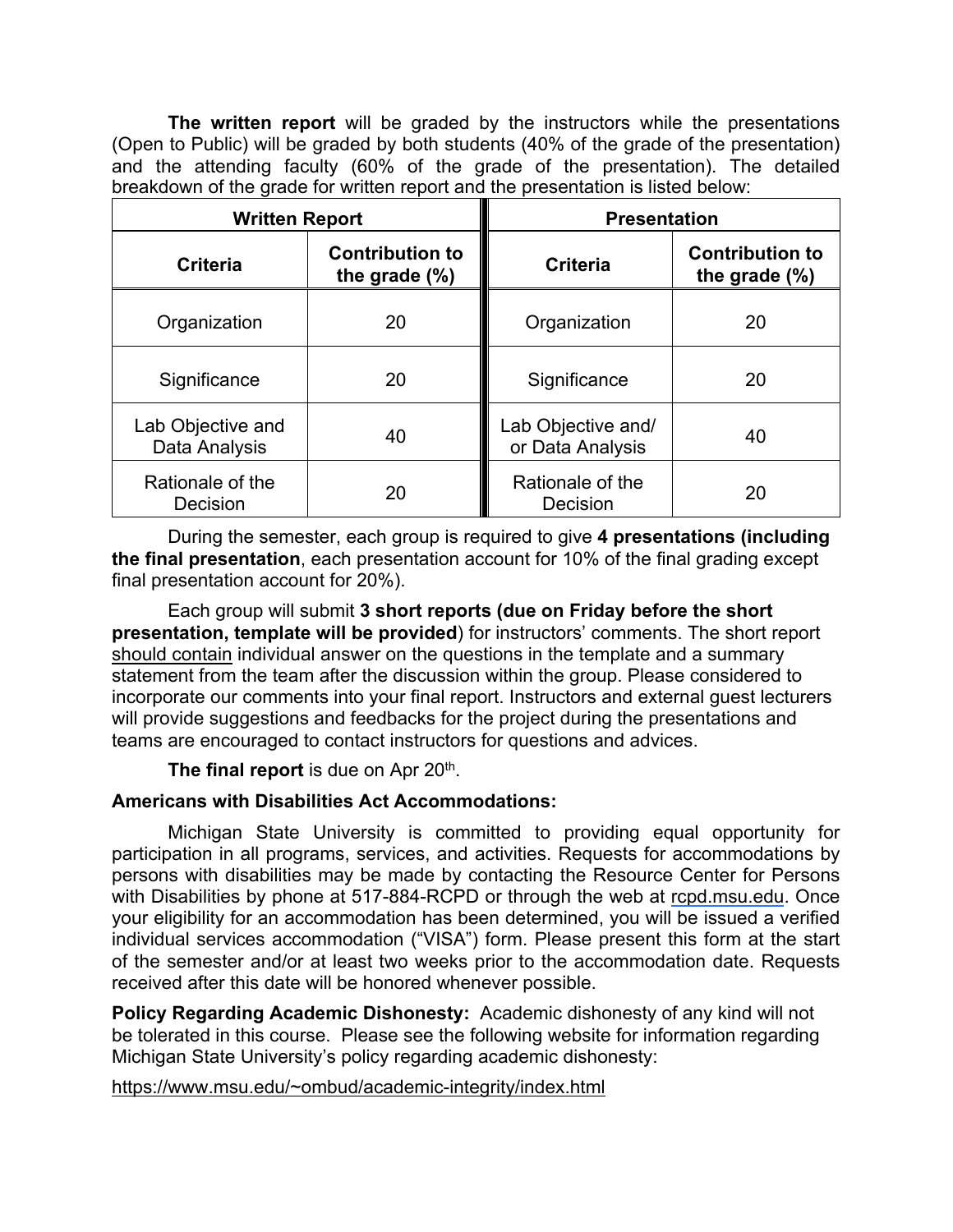### **TENTATIVE SCHEDULE (THE SCHEDULE MAY SUBJECT CHANGES DUE TO UNFORSEEN EVENTS SUCH AS: WEATHER CONDITION, ETC)**

| <b>Date</b>                                 | <b>Topic</b>                                                                                                                                 |  |  |
|---------------------------------------------|----------------------------------------------------------------------------------------------------------------------------------------------|--|--|
| <b>Introduction</b>                         |                                                                                                                                              |  |  |
|                                             | 1. Different Aspects of Drug Discovery (Dr. Ellsworth)                                                                                       |  |  |
| Jan 12 <sup>th</sup> - Jan 14 <sup>th</sup> | 2. From Hit-to-Drug Candidate (Dr. Ellsworth)                                                                                                |  |  |
| Jan 19th - Jan 21th                         | 3. Lab Objectives, Product Profile, Guidance for Lead<br>Selection. (Dr. Ellsworth)                                                          |  |  |
|                                             | 4. Druggable Target and Target Identification (Dr. Neubig)                                                                                   |  |  |
| Jan 26 <sup>nd</sup> – Jan 28 <sup>th</sup> | 5. Druggable Target and Target Identification (Dr. Neubig)                                                                                   |  |  |
|                                             | 6. Bioinformatics in Drug discovery (Dr. Chen)                                                                                               |  |  |
| <b>Identification of the Lead Compounds</b> |                                                                                                                                              |  |  |
| Feb 2 <sup>nd</sup> - Feb 4 <sup>th</sup>   | 7. Group presentations (Disease Target, current<br>treatment limitations, your target and advantages,<br>product profile)                    |  |  |
|                                             | 8. Sources of Chemical Matter – principle of medicinal<br>chemistry (Dr. Lee)                                                                |  |  |
| Feb $9th$ – Feb 11 <sup>th</sup>            | 9. Pitfalls of Chasing Drug-Target Binding Affinity (Dr. Lee)                                                                                |  |  |
|                                             | 10. Important Parameters for Lead Optimization (Dr. Lee)                                                                                     |  |  |
| Feb $16^{th}$ – Feb $18^{th}$               | 11. Concepts of Multiparameter Optimization (Use of Data<br>Warrior) (Dr. Ellsworth)                                                         |  |  |
|                                             | 12. High-Throughput Screening (*include screening<br>strategy, Dr. Lisabeth)                                                                 |  |  |
|                                             | 13. Group presentation: Define lab objective and<br>screening Strategy.                                                                      |  |  |
| Feb $23^{\text{rd}}$ - Feb $25^{\text{th}}$ | 14. Breakout Room discussion: Identifying leading<br>candidates for PK/ in vivo experiment or drug<br>modifications                          |  |  |
| Mar 4 <sup>th</sup>                         | 15. Drug Metabolic Pathway and Prediction (Dr. Copple)                                                                                       |  |  |
| Mar $9th$ – Mar 11 <sup>th</sup>            | 16. Drug-Drug Interaction + Computational tools for drug<br>discovery (PAINs compound and metabolism prediction)<br>(Drs. Ellsworth and Lee) |  |  |
|                                             | 17. Crystal Structure and Computational Model Guided<br>Drug Design (Dr. Dickson)                                                            |  |  |
| In vivo Aspects in Drug Discovery           |                                                                                                                                              |  |  |
| Mar $16^{\text{th}}$ – Mar $18^{\text{th}}$ | 18. Pharmacokinetic/ Toxicokinetic And Pharmacodynamic                                                                                       |  |  |